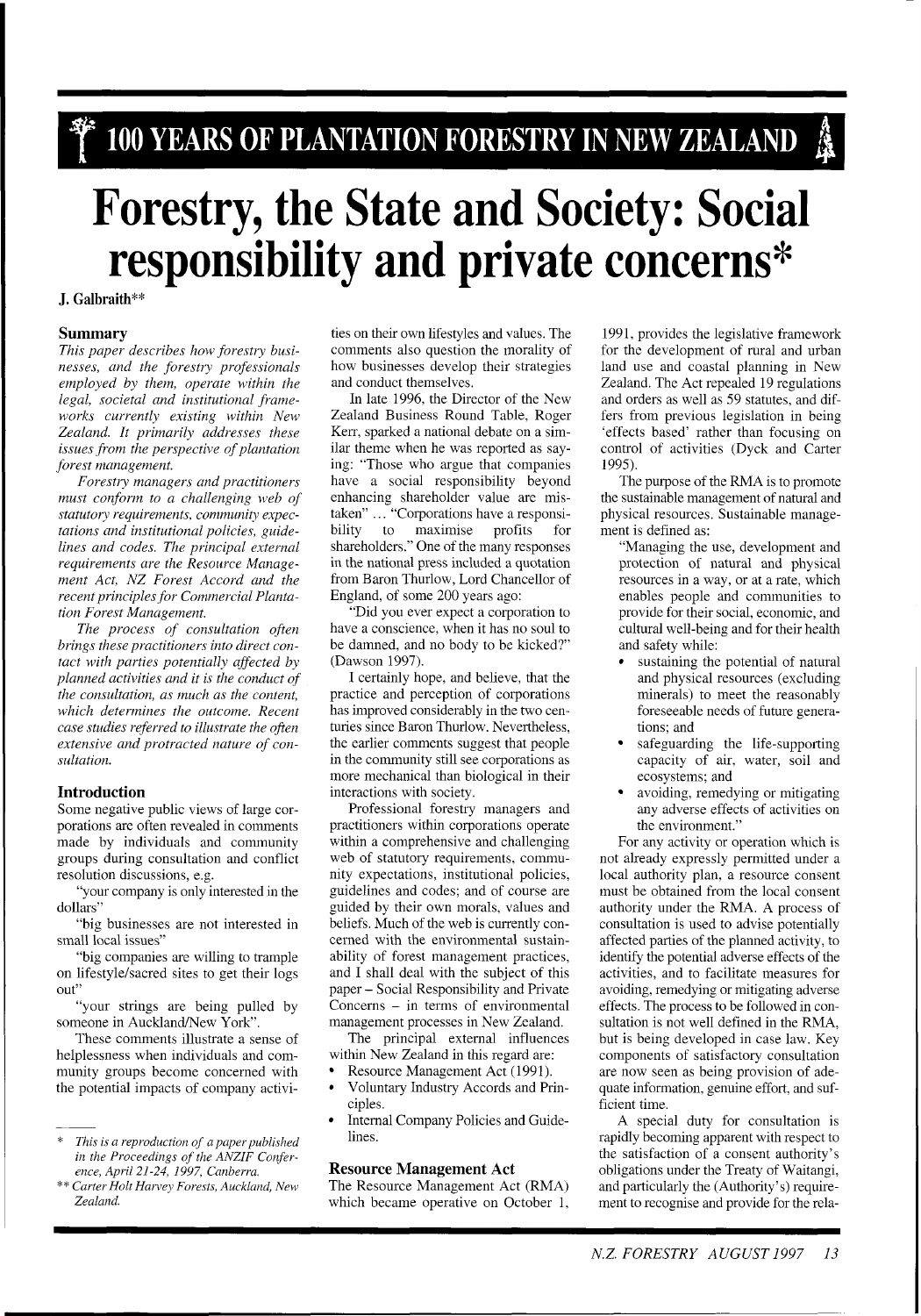tionship of Maori with their ancestral lands, water sites, waahi tapu, and other taonga (Sections 6(e), 7(a) and 8, RMA).

# **Voluntary Agreements**

The forestry sector has a number of voluntary Codes of Practice that provide guidelines for best management practices. The Forest Code of Practice (LIRO 1990) was developed by the forest industry to promote the use of best practices in regard to water, soil and landscape values. Most large plantation owners have adopted this code and apply it to their management operations. The code is widely referred to in resource consent conditions as a concise reference to the requirement for the consent holder to use best management practices. Other codes of practice cover the use of timber preservatives and antisap stain chemicals, the use of pesticides in plantation forestry operations, and the application of agrichemicals.

The New Zealand forestry sector has a unique agreement - The New Zealand Forest Accord - with the country's major conservation groups. The New Zealand Forest Accord aims both to protect the nation's remaining natural forest from logging and to promote plantation forestry as a means of producing wood products on a sustainable basis. The New Zealand Forest Owners' Association is a signatory to the Accord, thus committing the major New Zealand forestry companies to abide by the agreement. The objectives of the New Zealand Forest Accord (1991) are:

- To define those areas where it is inappropriate to establish plantation forestry.
- To recognise the important heritage values of New Zealand's remaining natural indigenous forests and the need for their protection and conservation.
- To acknowledge that the existing area of natural indigenous forest in New Zealand should be maintained and enhanced.
- To recognise that commercial plantation forests of either introduced or indigenous species are an essential source of perpetually renewable fibre and energy, offering an alternative to the depletion of natural forests.
- To acknowledge the mutual benefits emanating from an Accord between New Zealand commercial forestry enterprises and conservation groups, and the example that this unique Accord can provide for the international community.

The main constraint that the Accord proposes on the forestry signatories is to greatly restrict the conversion of indigenous forest and scrubland to plantation forestry. For most forestry managers the practical effect of the Accord is to define

the maximum areas of different types of naturally occurring indigenous vegetation which may be cleared or disturbed. Such areas can now be identified and separated out from forest establishment plans or for protection when harvesting adjacent plantation areas. Of course, there are significant benefits arising from the Accord too, including strong support from environmental groups in New Zealand for plantation forestry.

In a further progression from the Accord, the New Zealand Forest Owners' Association worked closely with the nature conservation groups to develop a set of agreed principles for plantation management, resulting in the document 'Principles for Commercial Plantation Forest Management in New Zealand' (1995). The key points of agreement within the Principles are:

- the interdependence of ecological, economic and social sustainability must be recognised;
- efficient and effective monitoring is required in the implementation of these Principles;
- in the implementation of sustainable land management, rural land users should be treated equitably, based on the environmental effects of their activities;
- management practices must meet or improve on all statutory requirements and accepted best practices.

The document sets out a series of principles under the headings Ecological, Social and Economic (Appendix 1).

It is worth reminding ourselves that these voluntary agreements arose not from policy or direction by organisations or Government. but from the initiative and personal perception of a few individuals in companies and in conservation groups who believed in creating a positive framework for their practitioners to work within. As such, the agreements have a strong sense of ownership by both the forestry organisations and the conservation groups.

# **Company Policies and Guidelines**

Carter Holt Harvey Limited is a major plantation forest owner in New Zealand and one of the largest forest and building products manufacturers in the southern hemisphere. The company owns and manages 330,000 ha of plantation forests in New Zealand, which is around 25% of the exotic forest estate. These forests are managed on a sustainable basis, and from this forest base the company exports a wide range of downstream forest products to Pacific Rim growth markets.

A core value contained in the company's mission statement is to manage the business in an environmentally responsible manner. To ensure that all employees are aware of these values and are implementing them in their activities, the company has produced a comprehensive policy and guidelines which are disseminated and promoted amongst operating staff. The policy initially sets out five guiding principles, which are to govern the behaviour of all employees. These include equal priority to environmental management, the minimisation of environmental risk. the efficient use of natural resources, minimisation and elimination of waste, and good housekeeping.

The policy imposes a number of general obligations on all company staff as to the means by which they will undertake their functions. The detail of the policy advises a set of specific management obligations, including the scope and responsibility for achievement of the various parts. It sets out the specific performance standards expected of site managers and the requirements for obtaining environmental information. the assessment of environmental risks and the preparation of documents defining specific performance improvement targets and contingency plans.

Under the RMA, liability for environmental damage and breach of standards in New Zealand is personal as well as corporate (the search for Baron Thurlow's 'body to be kicked'!) While it is not the primary reason for the company policy to avoid regulatory sanctions, it is accepted that the seriousness of the penalties which may result from inappropriate performance also warrant some degree of management control. The policy applies to all Carter Holt Harvey operations, whether in New Zealand or overseas. Site managers are primarily responsible for giving effect to the provisions of the policy, and environmental performance is an explicit part of most managers' performance agreements. Managers are also required to seek continuous improvement of environmental performance and to ensure that all staff on site are made aware of the environmental risks arising from their particular activities, the means by which those risks may be minimised, and the legal and environmental consequences of both normal and abnormal operations.

Over the last two years company staff have completed comprehensive risk assessments in respect of each of the forest areas, assessing risks both existing and potential, arising from their sites and activities.

The environmental policy is accompanied by a set of comprehensive guidelines which are intended to guide staff in fulfilling their obligations under the policy. Important sections of the guidelines with respect to forestry activities include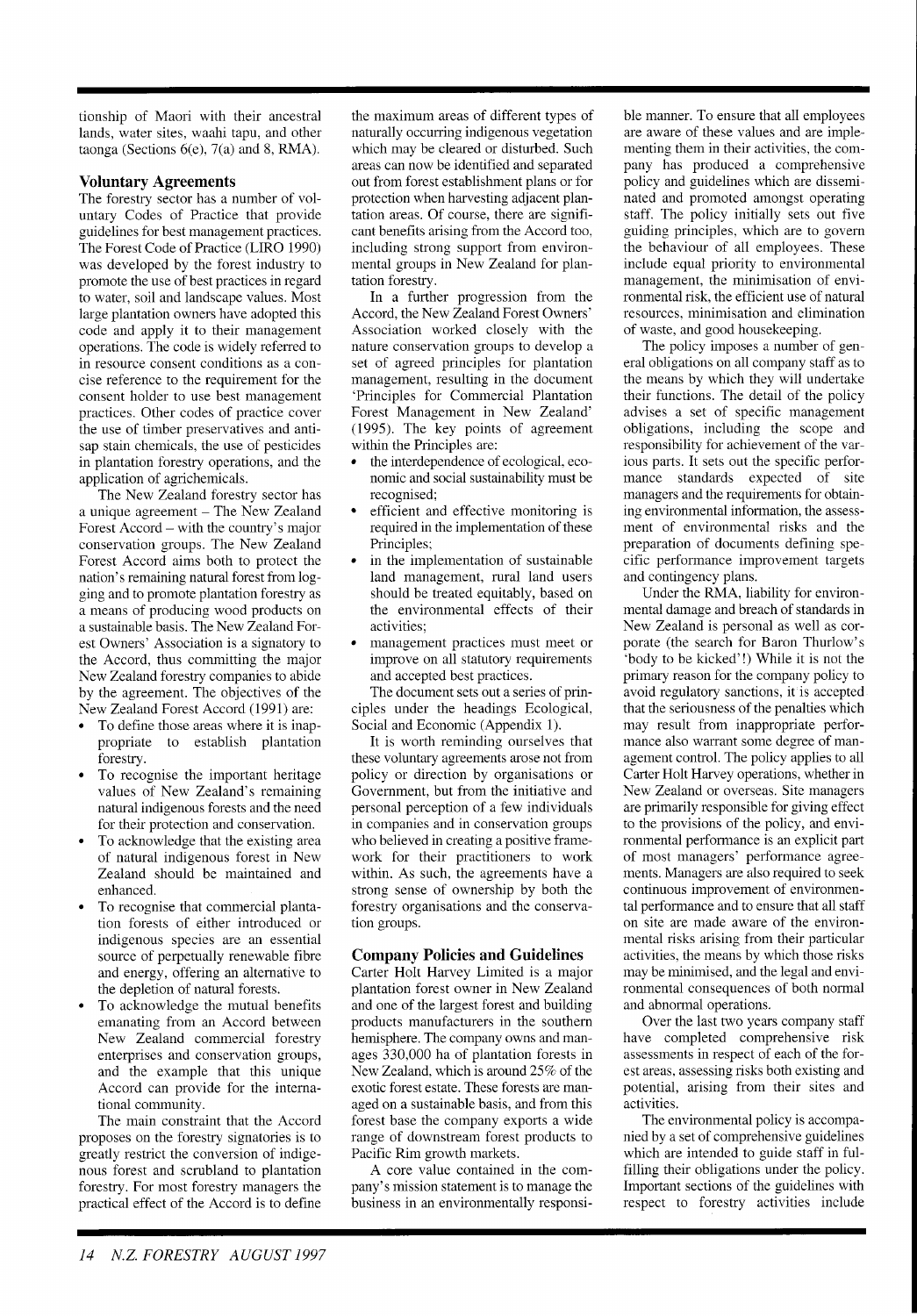processes and procedures for gaining resource consents, including public consultation processes.

# **The Practice of Social Responsibility**

Much of the discussion thus far deals with the framework within which individual employees and practitioners are required to operate. The framework is the theory but, as with most things in life. what really matters is what happens on the ground. This is where individuals introduce their own values, beliefs and morals, and it is these which influence the style and tenor of interactions with other parties and, most importantly, help shape the perceptions of the other party. An effective congruence of individual values and beliefs, with those of the employing corporation's policy, provides the most powerful argument against Baron Thurlow's perception of the 'soulless' corporation.

This practice can be illustrated by reference to some recent practical examples of the conduct and resolution of resource consent consultation processes and other community interactions, in which the author has been involved.

# *Public Road Use*

The first example deals primarily with conflict over intended use of public roads by logging trucks.

Mahurangi Forest comprises approximately 8000 ha of plantations established by NZ Forest Products Ltd near Warkworth, in the period 1974 to 1981. Fast tree growth in the area and a desire to spread out the harvest of the narrow band of age classes has prompted planning to start harvest early and to spread it over a period of up to 12 years. The topography and soils present a challenge to harvesting from a soil and water protection point of view, and much of the forest will be logged by cable systems to landings and roads located on the drier, more stable ridge tops.

In preparing its application for a resource consent the company consulted with DOC, local iwi and Forest and Bird and presented plans to a public meeting. The resource consent application was originally planned for a five-year term, but the consent authority, Auckland Regional Council, issued an initial nonnotified consent for the first year's harvesting so that both parties could gain experience in the activities before issuing the longer-term consent. The company has since been successful in gaining a consent for a 15-year term. The consent includes 17 special conditions, of which nine relate to soil and water protection and three relate to biological monitoring and management strategies with particular regard to Hochstetter's frog (an ancient and relatively rare species of native frog). Two of the conditions specifically require the consent holder to adhere to the provision of the Forest Code of Practice and Principles referred to previously.

The key issues that have emerged from the consultation processes, however, have been the proposed upgrading and use of local roads by logging rucks, which actually falls outside of the RMA consent process. In two of the initial blocks, lowquality public roads required upgrading to carry a reasonably heavy flow of logging trucks and related service vehicles for a number of years into the future. As the forest is first rotation, neither the roads nor the residents living on them had any history of logging truck use, and minimal experience of any heavy vehicle use.

In the case of one of the roads. the company has made a significant contribution to the upgrade, has installed a traffic light system over a narrow steep section and, in consultation with the local residents, has developed speed and noise control measures for truck use. In the case of the other road, however, the residents there have opposed the use of the public road and want the company to develop alternative access. This latter option is much less favourable on economic, environmental and safety grounds. Again the company offered to impose special speed and noise controls on its trucks using the public road, and has contributed to the cost of the road upgrade. In spite of these offers, the residents applied for an enforcement order under the RMA to prevent use of the road, or in the alternative, to seal the road and provide compensation.

In the two and a half years since the initial consultation meetings, there has been a large number of meetings, discussions and field visits with the residents involved, to try to reach understanding and resolution of the issues of concern. The principal concerns are dust and noise generation and the safety of pedestrians and other road users. The local authority, the Rodney District Council, constituted a special Road Use Monitoring group under its auspices and including representatives of the residents and the company, as a forum for the communication and resolution of issues.

A draft agreement between the company and residents' group now incorporates the proposed measures for speed control of trucks, communication with any future school bus operation, sealing and/or stabilisation of the road surface adjacent to houses, siting of harvesting landings and timing of road use. Upgrading of the road had recently been completed and some use by logging trucks has commenced, although the agreement had not finally been completed at the time of writing.

Lessons arising from this long and at tirnes acrimonius dispute include:

- 1. The need to start advice and consultation as early as possible. In this case, not anticipating the degree of concern and opposition likely to arise, the joint meetings organised by the Council and company with the residents preceded the start of intended road upgrade activity by only few weeks. The short notice aggravated the feelings of imposition and inadvertently gave a message of advice rather than consultation.
- 2. A recognition that road neighbours who locate in a rural area for principally lifestyle reasons are likely to be less accepting of rural road use for production purposes than the more typical rural community involved in farming and other primary production activities. The Rodney District Council has attempted to address this growing issue in a proposed change to its District Plan by determining 'Productive Activity Areas' and noting that:

"The plan also acknowledges that some of the external effects created by primary production operations that can bring them into conflict with rural lifestylers (e.g. sprays, noise of livestock, use of machinery early in the morning, bird-scaring devices) are to be regarded as normal and acceptable aspects of life in the Production Activity Area. This attempt to establish that primary producers should not be unduly hampered by complaints from neighbouring rural lifestylers is counterbalanced by making the main provision for countryside living elsewhere than in the Production Activity Area."

The forest industry in New Zealand faces many more such potential conflict issues over rural road use as it commences harvesting in the 'new' forest areas.

### *Historic and Cultural Sites in Forests*

The second example deals with the issues of identification and protection of historic and cultural sites and values within plantation forests.

The Whangamata Peninsula, Tairua forest, faces the resort township of Whangamata and includes 270 ha of 1966 and 1967 radiata pine originally scheduled for clearfelling over the period 1994 to 1998. The current crop is actually the second rotation; the original plantings of minor pine species in the 1930s were not successful and were mainly felled and burnt in the mid 1960s.

The area has high visual amenity and recreational value, and also contains a rel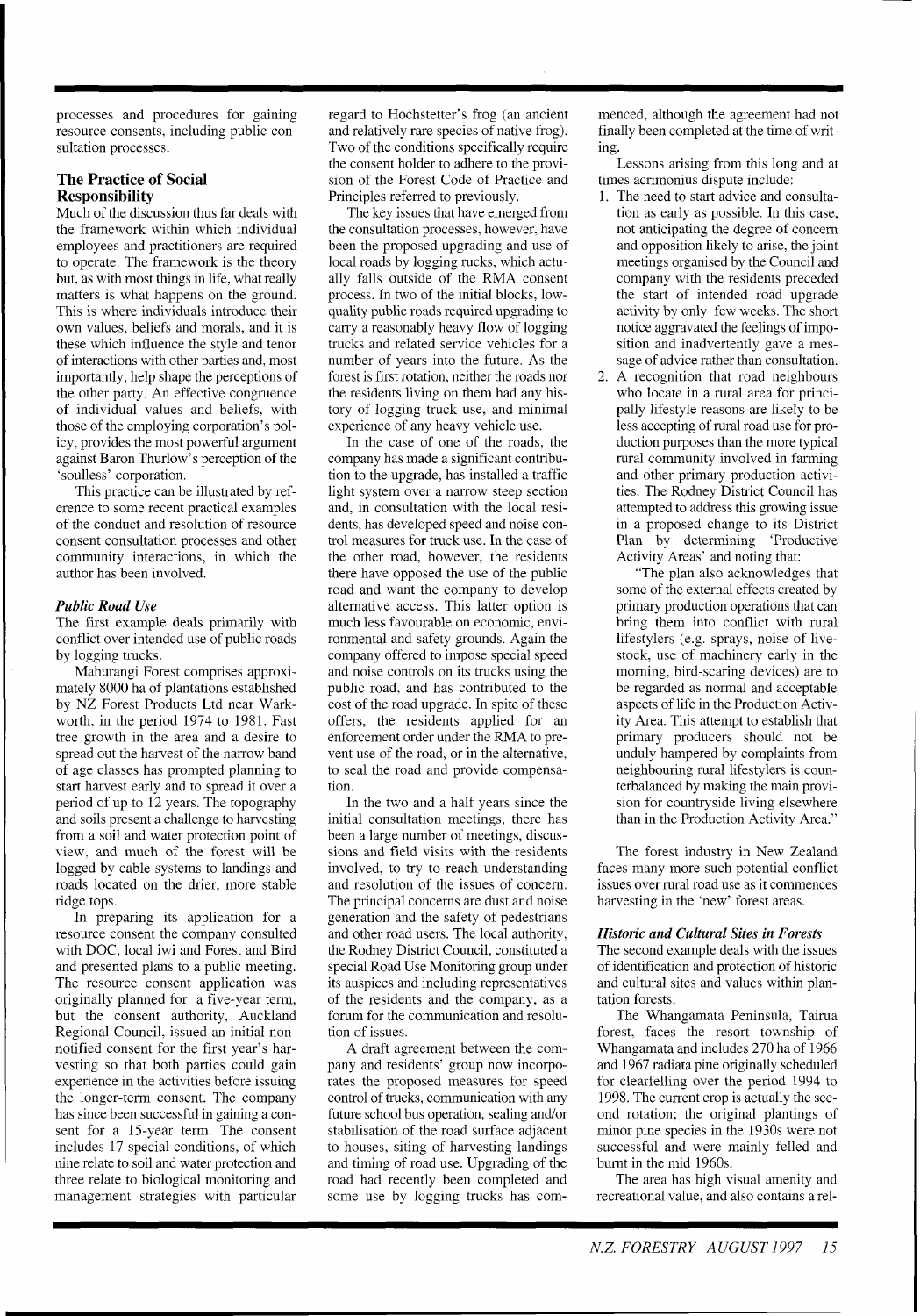atively high concentration of cultural and archaeological sites from long-term Maori occupation. The coastal fringe of mainly native vegetation is administered by the Department of Conservation. The topography is not very challenging for harvesting from a soil and water protection point of view.

Detailed harvest planning commenced early in 1993 and an environmental impact assessment of the proposed harvesting was commissioned (Maunder 1993). The planning and assessment phase included consultation with the public and various interest groups which culminated in a presentation of the proposed harvesting and subsequent forest management plans to a public meeting in the town in October, 1993. Iwi (tribal) consultation was facilitated by the Hauraki Maori Trust Board and site inspections of proposed road and landing work were carried out in September, 1993 with a group of kaumatua (elders). Reviews of previous archaeological surveys and some new survey work were carried out in conjunction with iwi consultation. The harvesting area borders the Te Puia pa (stockaded village) site and contains recorded archaeological sites, primarily shell middens but also some terraces and pits. Resulting from the survey and consultation, applications for authority to modify sites were lodged with the Historic Places Trust in November 1993 and subsequently granted. The principal authority to modify concerned the removal of pine trees from the outer terraces and features of the Te Puia pa.

Road and landing construction was carried out in the summer of 1993-94. These works were permitted activities under the regional plan. An application for a resource consent for the harvesting and re-establishment was lodged with Environment Waikato in March 1994, and subsequently notified for public submission.

Four submissions were received by the closing date in mid-May; from DOC regarding management issues in the coastal zone, from Transit NZ regarding traffic and intersection issues on the State Highway and two iwi submissions. It was notable that there were no submissions from the public.

Given the importance of visual and public use amenity values noted before, and the highly sensitised attitude of the local population to, for example, mining issues, it can be assumed that public acceptance of the plans was a result of the extensive public consultation and the high level of forest management performance in the area in recent years. In particular, the forest stands directly behind the Whangamata golf course had been successfully harvested and re-established in the preceding two years. There is no doubt

that the now common practice of oversowing clearfelled areas with grass species prior to replanting not only achieves its weed control and surface stabilisation objectives, but also helps the visual amenity with rapid regreening at the cutover.

Returning to the submissions: DOC'S concern was readily satisfied and the Transit and iwi submissions were addressed at a pre-hearing conference. Meetings with the iwi submitters, representing a whanau (family) and hapu (subtribe), continued up to the eve of the consent hearing on August 5, 1994. The resource consent was issued containing some reasonably standard soil and water protection conditions, and also a number of conditions relating to identification and management of waahi tapu (lit. sacred place) and taonga (treasure).

Unfortunately, the representatives of a submitting whanau became disaffected with the process and lodged an appeal against the resource consent with the Planning Tribunal. Following unsuccessful attempts to resolve the matter beforehand, the appeal was finally heard in February and March 1995 and the consent upheld.

One of the outcomes of the iwi consultation process during 1994 was the realisation by the company and the iwi authority that the more traditional approach of consultation with kaumatua was not necessarily sufficient, as it did not include the younger people becoming aware of their heritage and ancestral land and did not necessarily represent all the whanau and hapu involved in an area of land.

The Hauraki Maori Trust Board was therefore commissioned in August 1994 to identify the particular groups and their representatives that should be consulted over different areas of Tairua Forest. This proved to be a long process and at the resolution of the appeal in May 1995 the company was still trying to involve the identified parties. This was finally resolved after a series of hui (meetings) and field visits in mid 1995 and the appointment of an interim consultation group by the hui. The nominated group, named the Kaitiaki (guardianship) Tairua Team, then worked with the company staff to survey areas prior to harvesting to identify waahi tapu sites and agree on protection and management of the sites during harvesting and re-establishment.

Harvesting work finally started on the Peninsula in September 1995, some twoand-a-half years after detailed planning started. The impact of the delays meant significant frustration to the staff involved and high costs of legal services, iwi consultation and shifting of harvesting crews around to keep mills supplied with logs.

Realisations and lessons from this case include the following:

- 1. Although the relationship between the iwi representatives and company was reasonably positive from the start, it has been surprising how long it has taken to build a sound trusting relationship with the wider iwi. There has been a much higher level of scepticism and mistrust of company intentions by the tangata whenua (people of the land) than was ever anticipated or, in my biased eyes, ever earned. This situation is no doubt influenced by the wider changes occurring within New Zealand society in terms of the aspirations of Maori people. Much of this debate is to do with what is loosely termed 'Maori Sovereignty' – a desire for self-determination - and means many different things to different people (see Melbourne 1995 and Archie 1995). It is my opinion that the very extensive and demanding processes now being experienced with respect to cultural site identification and management in some forests is a local manifestation of this same desire for involvement and determination and that the RMA and its consultation process provides an encouraging framework for this to occur.
- 2. As a result, consultation with iwi over potential impact on cultural sites and values will become more and more important in both the resource consent and operating processes. This is particularly the case now in Crown Forest Licence areas which are the subject of intense interest and research by Waitangi Tribunal claimants, but there is also a growing and similar interest on freehold land.
- 3. The delegation of the Crown's responsibility to Treaty principles through the RMA is now being pushed through to resource consent applicants and there is a need to add cultural awareness and iwi consultation skills and procedures to the environmental management process.

# **Conclusions**

The foregoing examples are based on the author's experience in one organisation and do not attempt to speak for the industry or profession at large. Fordyce (1997) describes a recent resource consent process within her company which illustrates very extensive and pro-active consultation and willingness to listen and act on feedback from consultation. There are many more good examples of forestry people adapting positively to the opportunity that consultation processes can provide to responsibly consider the impact of activities on individuals. communities and